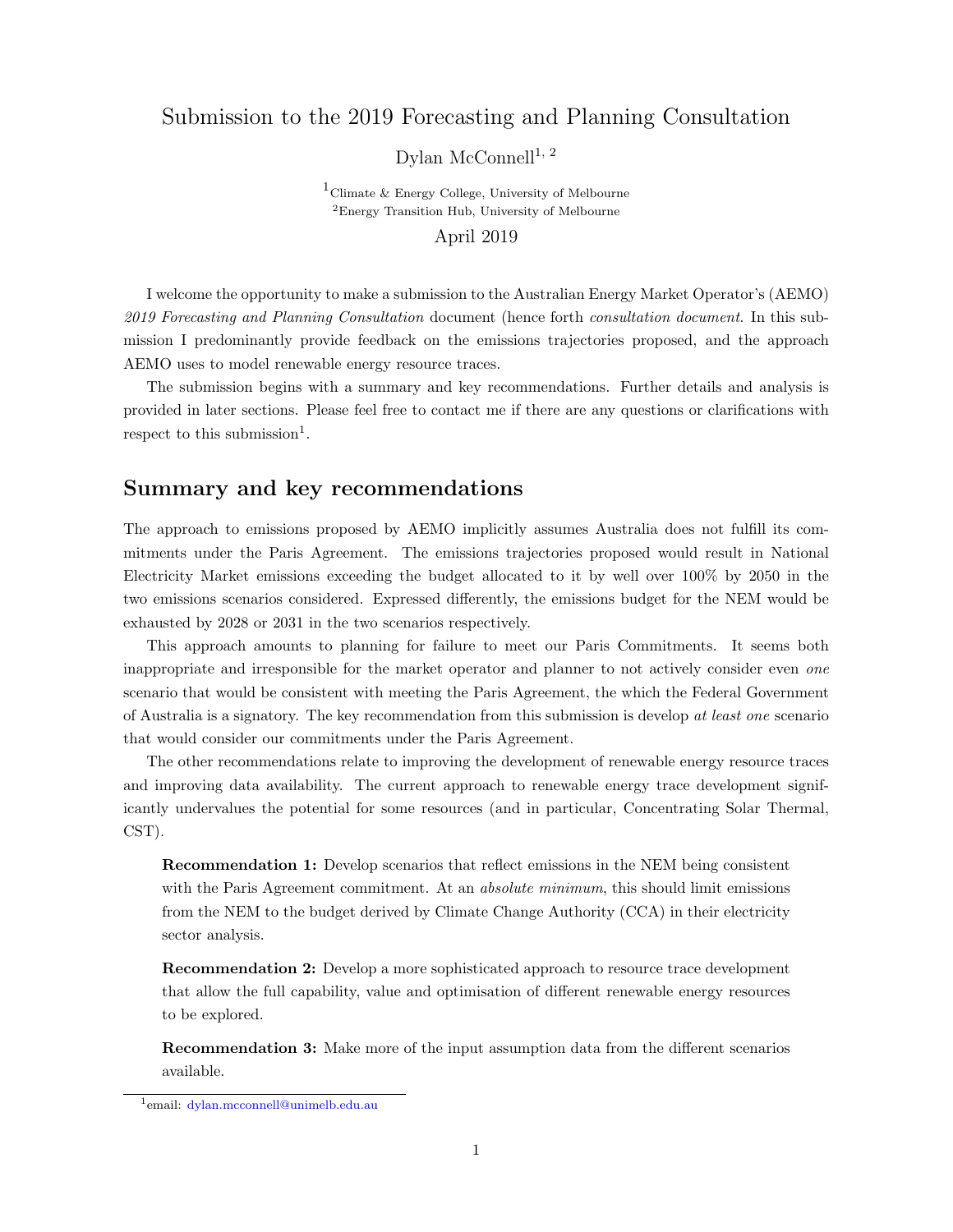### 1 Emission reduction assumptions

In 2014 The Climate Change Authority (CCA) prepared the *Targets and Progress Review* as part of it's legislative requirements, and recommended emissions reduction goals<sup>[2](#page-1-0)</sup>. As part of this review, the Authority recommended a national emissions budget from 2013–2050 of 10,100 Mt  $CO<sub>2</sub>$ -e. This was based on what was considered Australia's fair share of a global emissions budget that limited warming to  $2^{\circ}$ C.

Since then, the Paris Agreement was adopted (2015) and was ratified by enough countries for it to enter into force less than a year later. Under the Paris Agreement, countries have agreed (among other things) to a global goal to limit average temperature increase to well below 2◦C above pre-industrial levels and pursue efforts to keep warming below 1.5◦C. The Agreement entered into force for Australia 10 December 2016, and Australia's 'Nationally Determined Contribution' (NDC) as submitted to United Nations Framework Convention on Climate Change (UNFCCC) secretariat is based on cumulative abatement approach.<sup>[3](#page-1-1)</sup>.

#### Implications for the electricity sector

Achieving the objectives of the Paris Agreement will necessarily result in a significant change to the elec-tricity sector. There are three inter-related reasons that necessitate this change<sup>[4](#page-1-2)</sup>. Firstly, the electricity sector is a the largest single source of emissions in Australia, currently responsible for approximately 34% of our national emissions. Secondly, the cost reductions and advances in renewable energy technology mean significant reductions in electricity sector emissions are both technically feasible with currently known technologies, and more cost-effective than cuts in some other sectors. And finally (and related to the previous point), due to the relative difficulty of decarbonising other sectors of the economy, electrification of other sectors will be critical for Australia to meet its emissions objectives.

In 2016, the CCA published it's *Special Review electricity research report*<sup>[5](#page-1-3)</sup>. This report was informed by modelling work completed by Jacobs. For this modelling work, the Authority specified a cumulative emissions constraint (an emissions budget) for the electricity sector, and each policy scenario to achieve the same cumulative emissions<sup>[6](#page-1-4)</sup>. This set at a level consistent with Australia contributing to global action giving a likely chance (two-thirds) of limiting global average warming to no more than  $2°C$ .

Importantly this is not the same (and results in higher emissions) than what would be consistent with the Paris Agreement commitment (which as above, is well below 2<sup>°</sup>C above pre-industrial levels and pursue efforts to keep warming below 1.5◦C). In addition, the Jacobs analysis considered the entire electricity sector (not only the NEM).

The emissions budgets proposed in the consultation document are well above the budget specified by the Climate Change Authority. Figure [1](#page-2-0) over page compares the cumulative emissions allocated to the

<span id="page-1-0"></span> $2$ Climate Change Authority, (2014). Reducing Australia's greenhouse gas emissions: targets and progress review: final report.

<span id="page-1-1"></span><sup>3</sup>Australia's first NDC is an 'Absolute economy-wide emissions reduction by 2030, to be developed into an emissions budget covering the period 2021-2030'. See Australia's first NDC here: [http://go.unimelb.edu.au/6rmx\)]( http://go.unimelb.edu.au/6rmx)

<span id="page-1-2"></span><sup>&</sup>lt;sup>4</sup>See Climate Change Authority, (2016). Special Review: electricity research report, section 2.3 "The role of the electricity sector in Australia's emissions reduction goals" from page 19 on-wards.

<span id="page-1-3"></span><sup>5</sup> ibid.

<span id="page-1-4"></span><sup>&</sup>lt;sup>6</sup>The regulated closures policy breaches the emissions budget by about 200 MtCO<sub>2</sub>-e or 15%.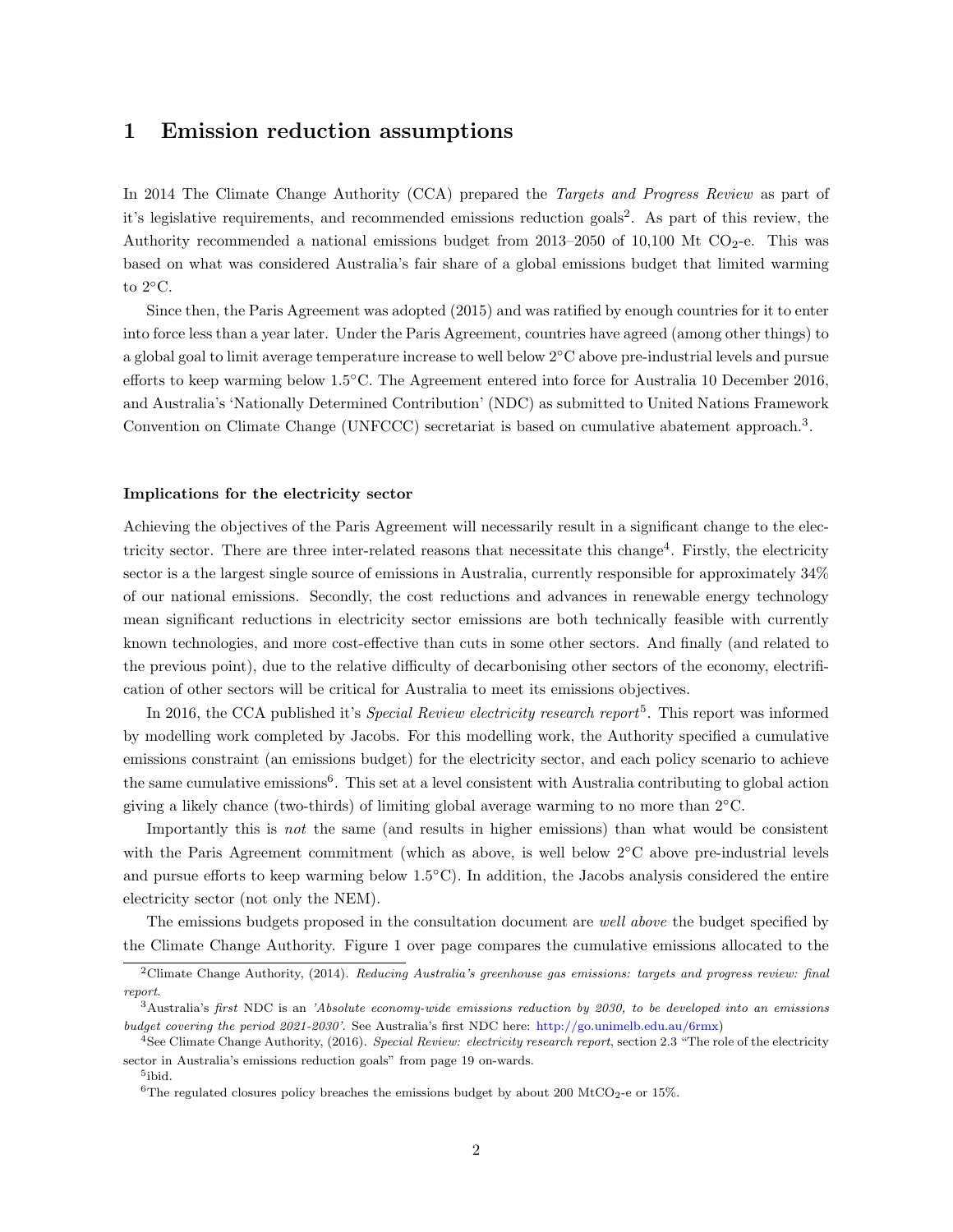<span id="page-2-1"></span>entire electricity sector from the Climate Change Authority to the cumulative emissions from the NEM in the AEMO scenarios. Table [1](#page-2-1) illustrates both the degree to which the AEMO scenario (including "the fast scenario" which "reflects more aggressive emissions reduction objectives"<sup>[7](#page-2-2)</sup>) over shoot the budget, and the year in which the over shoot would occur.

| Year           |          | $28\%$ -70\% reduction 52\%-90\% reduction |
|----------------|----------|--------------------------------------------|
| 2030           | $94.1\%$ | 80.7%                                      |
| 2050           | 218.9%   | 153.1%                                     |
| Overshoot year | FY31     | FY34                                       |

Table 1: This table shows the percentage of the CCA emissions budget for the entire electricity sector that was by exhausted by 2030 and 2025 in the two emissions reduction scenarios proposed in the consultation document. The year in which the budget is entirely exhausted is also shown.

<span id="page-2-0"></span>

Figure 1: This figure illustrates compares the cumulative emissions in the entire electricity sector under the different scenarios modelled for the CCA with the cumulative emissions in the scenarios proposed by AEMO for the NEM. The Authority specified a cumulative emissions constraint (an emissions budget) for the electricity sector, and each policy scenario to achieve the same cumulative emissions which is, shown by the grey dashed line. The regulated closures policy breaches the emissions budget by about  $200 \text{ MtCO}_2$ -e or 15%.

<span id="page-2-2"></span><sup>7</sup>AEMO 2019, Planning and Forecasting Consultation Paper, Australian Energy Market Operator, page 18.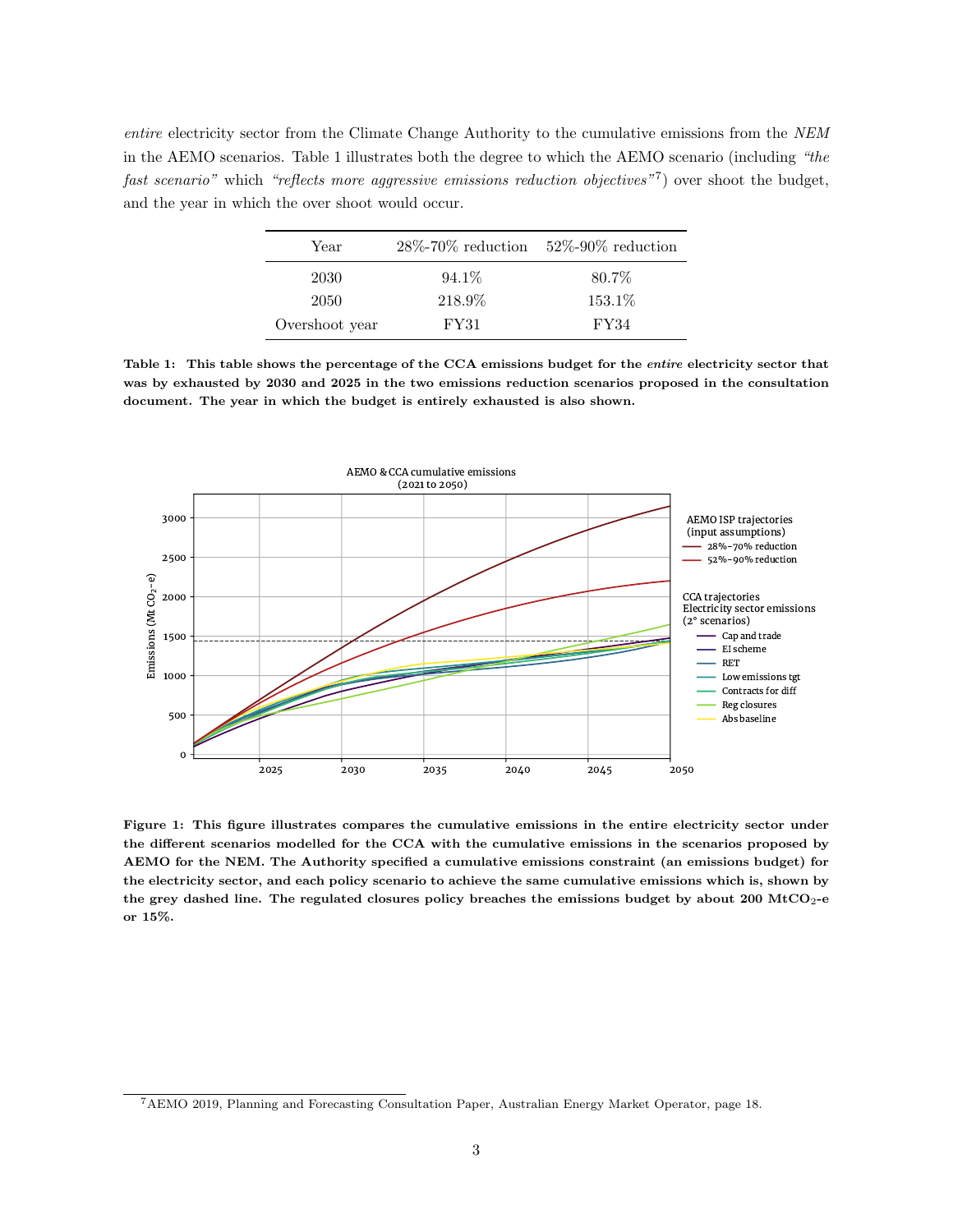<span id="page-3-1"></span>An estimate of the NEM 's budget can be determined by pro-rating the emissions allocated to the electricity sector to the NEM, based on the historic relative share of NEM emissions (relative to entire electricity sector emissions). This is equivalent to assuming the relative rate of electricity sector decarbonisation is equivalent across the non-NEM markets. Figure [2](#page-3-0) and table [2](#page-3-1) below make this (more fair) comparison. As can be seen, the current emissions trajectories proposed would result in the budget being exceeded by 2028 or 2031 in the "fast scenario".

| Year           | $28\%$ -70% reduction | $52\% - 90\%$ reduction |
|----------------|-----------------------|-------------------------|
| 2030           | 113.4\%               | 97.3%                   |
| 2050           | 263.7%                | 184.\%                  |
| Overshoot year | FY29                  | <b>FY31</b>             |

Table 2: This table shows the percentage of the CCA emissions budget for the entire electricity sector that was by exhausted by 2030 and 2025 in the two emissions reduction scenarios proposed in the consultation document. The year in which the budget is entirely exhausted is also shown.

<span id="page-3-0"></span>

Figure 2: This figure illustrates compares the cumulative emissions in NEM under the different scenarios modelled for the CCA with the cumulative emissions in the scenarios proposed by AEMO for the NEM. The Authority specified a cumulative emissions constraint (an emissions budget) for the electricity sector, and each policy scenario to achieve the same cumulative emissions which is, shown by the grey dashed line. The regulated closures policy breaches the emissions budget by about 200 MtCO<sub>2</sub>-e or 15%.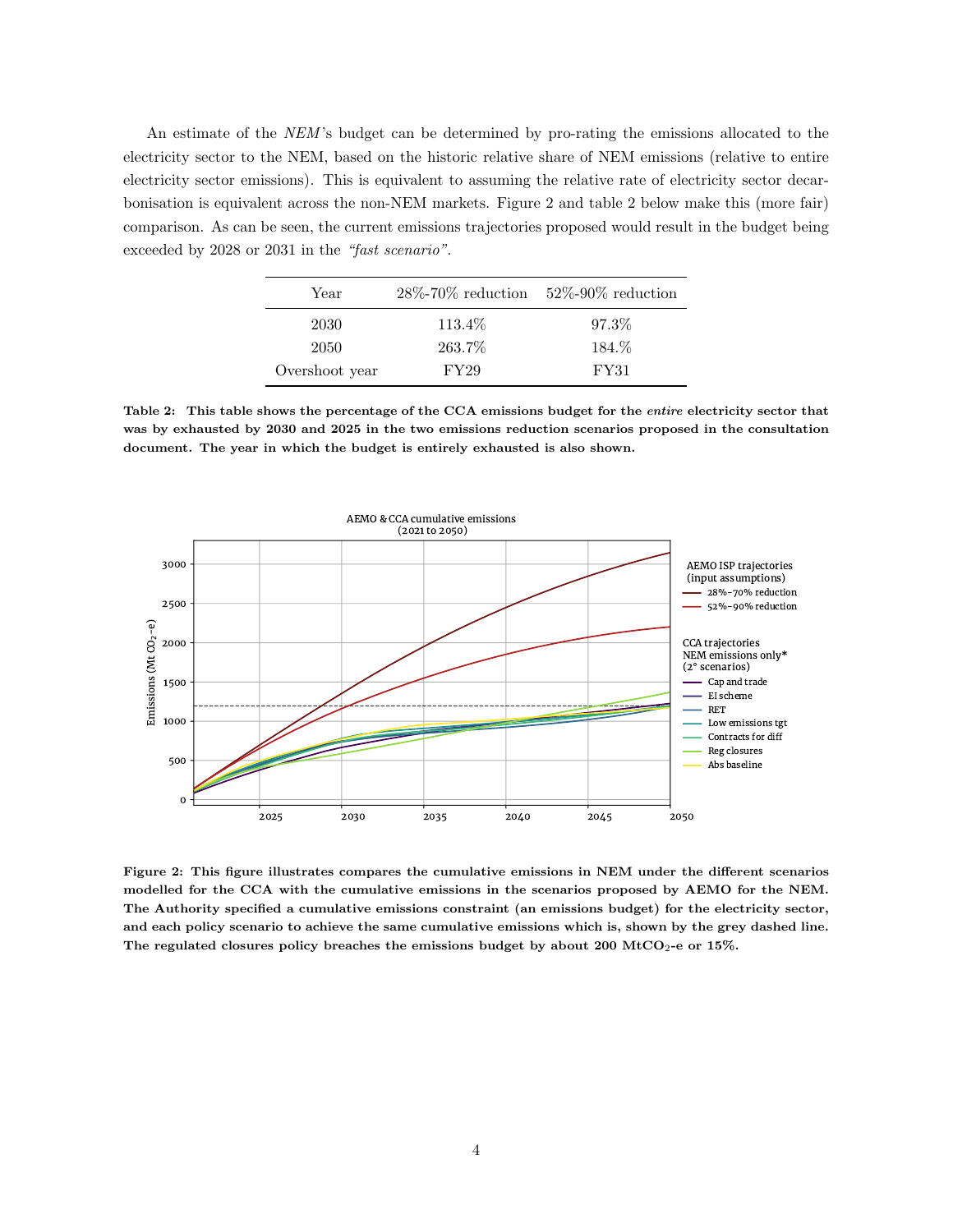#### AEMO's approach and maximum budget

The CCA analysis and budget should be considered a *maximum, upper bound* when considering emissions reduction constraints. This is for several reasons, as a result of significant changes that have occurred since the CCA analysis was completed:

- Paris Agreement: The CCA budget was devised on the basis of a 2℃ target rather then "well below"  $2$ °C (and pursing efforts to keep warming below  $1.5$ °C.)
- Failure to reduce emissions: The CCA budget of 10.1 MT was calculated from 2013-2050. Since 2013, Australia has failed to achieve emissions reductions (and emissions have increased in recent years). This means that we have less emissions budget remaining for the remaining years.
- Renewable energy cost reductions: The continued cost reductions of renewable energy (and in particular solar PV) means that electricity sector emissions are even more cost effective than considered in the initial CCA analysis.

In combination, these factors and the NDC ratcheting up process (described in the next section) suggest the emissions budget for the electricity sector will be much more stringent than the budget modelled by Jacobs for the CCA. While the consultation document correctly identifies that emissions trajectories are "highly uncertain over the planning horizon", the same can not strictly be said of the emissions budget. There is essentially a fixed budget to achieve objective of limiting global warming to well below 2 degrees. In the case of the NEM, the CCA electricity sector emissions budget should be considered a maximum, upper bound limit for cumulative emissions reductions in the electricity sector at a minimum.

The consultation proposes that emissions outcome should be an output of the modelling process and changing resources mix. I agree with this approach, in so far as the particular emissions trajectory should be an endogenous output, which does not make presumptions about particular emissions policies. In addition, considering accelerated coal closures and/or increased investment in renewable energy generation seems like a reasonable approach, (given significant emissions reductions will necessarily require reductions in unmitigated coal generation and early retirement, and the increased cost-effectiveness of renewable energy). However the scenarios considered do not align with the required emissions reductions to achieve commitments made in the Paris Agreement.

To summarise, it would seem prudent for the market operator and planner to at least consider one scenario in which commitments that Federal Government have committed to are achieved. This scenario should (at a minimum) limit emissions from the NEM to the budget derived by Climate Change Authority (CCA) in their 2016 electricity sector analysis.

#### "Ratcheting up" the NDC's

It's widely understood that on a global level *current* climate policies will not achieve the aims of the agreement (keeping global temperature rise to "well below" 2◦C). Critically, the ambition contained within each country's current NDC is not frozen in place. The Paris agreement contains provisions to increase ambition over time, through what is known as the "ratchet mechanism". Each countries NDC is to be updated over time, with the agreement stipulating that the efforts of each country will "represent a progression over time", and reflect its "highest possible ambition".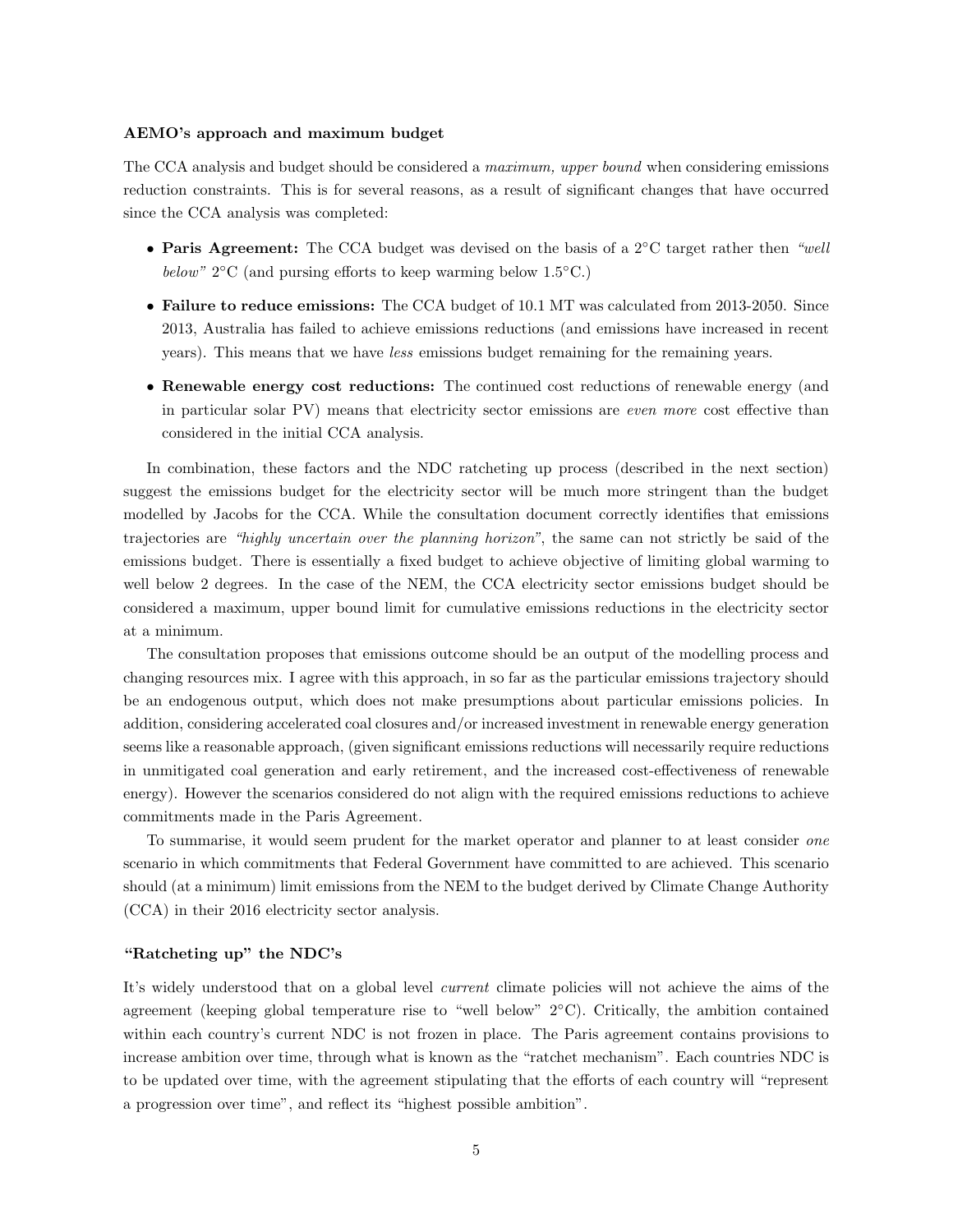The next round of NDC's be submitted by 2020, the year that the agreement comes into force. Countries with 2030 targets, (like Australia) must "communicate or update" our NDC's by 2020. This updating process is set to happen every 5 years. As current commitments on global level are not sufficient to achieve the Paris Agreement objectives, NDC's are expected to ratchet up over time.

This includes Australia NDC, which is already lagging other countries ambitions and puts "Australia at or near the bottom of the group of countries we generally compare ourselves with<sup>"[8](#page-5-0)</sup> (See the table below). In addition, we a currently on track to exceed the initial economy wide CCA budget of 10.1 in 2031, based on current projections. (See appendix).

|             | <b>Change from 2005</b> |  |
|-------------|-------------------------|--|
| <b>UK</b>   | $-61%$                  |  |
| Switzerland | $-51%$                  |  |
| Germany     | $-45%$                  |  |
| Norway      | $-44.5%$                |  |
| US          | $-35$ to $-39%$         |  |
| FU          | $-34%$                  |  |
| Canada      | $-30%$                  |  |
| New Zealand | $-30%$                  |  |
| Australia   | $-26$ to $28%$          |  |
| Japan       | $-25%$                  |  |

Figure 3: Implied reductions in total emissions, 2005-2030 for comparable countries. ( Japan's efforts and ambition to reduce emissions were effected by the Fukushima disaster) [Source: CCA, (2015). Statement by the chair]

<span id="page-5-0"></span><sup>8</sup>Climate Change Authority, (2015). Statement by the chair: Some observations on Australia's post-2020 emission reduction target.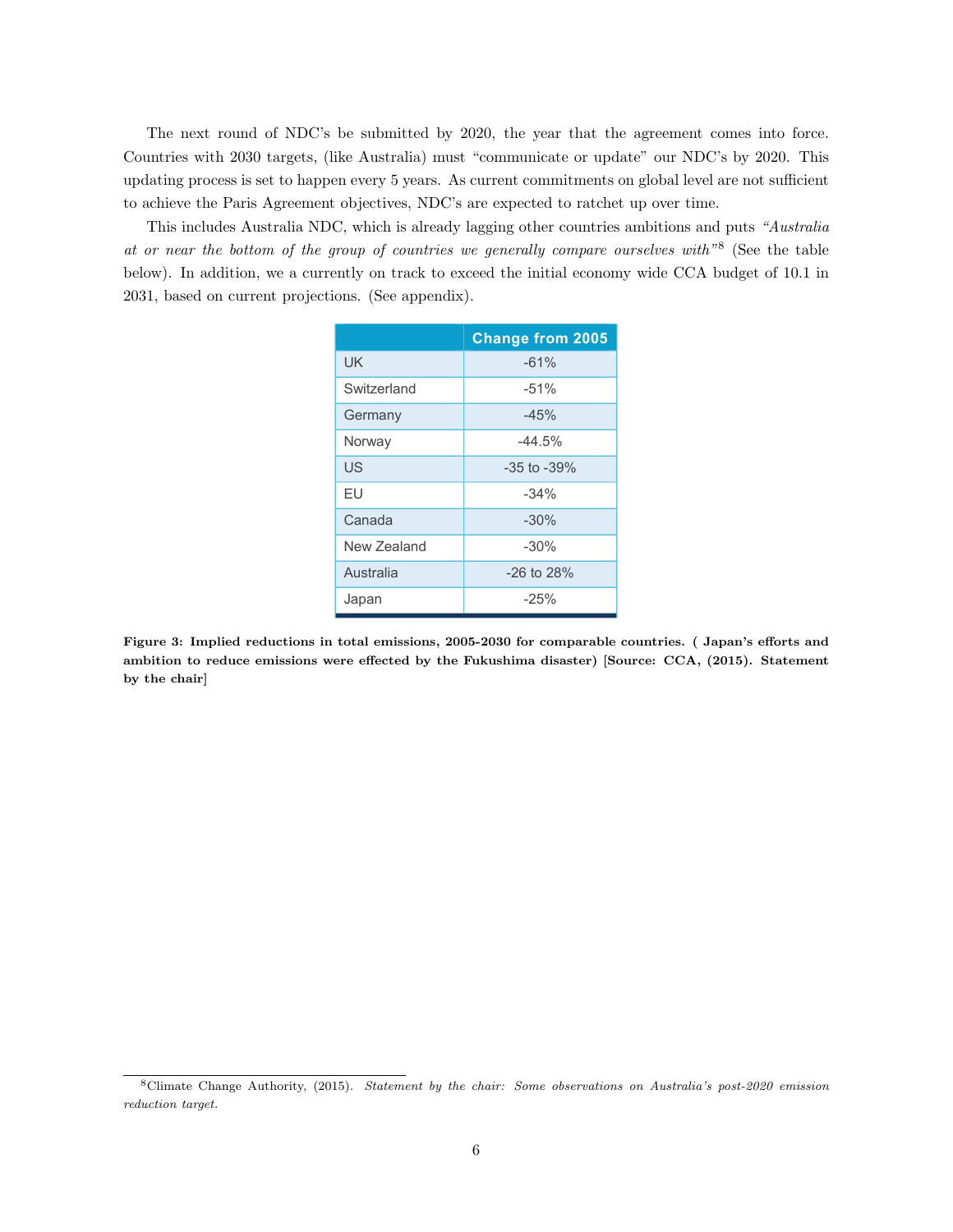### 2 Renewable energy resource traces and data availability

One-year renewable energy generator traces are currently used as inputs to the various planning and forecasting documents. Whilst this might provide a reasonable estimate for some technologies, at low renewable energy penetrations, it fails to accurately capture the real potential available from the different technologies.

This is most starkly illustrated in the case of Concentrating Solar Thermal (CST). The current approach uses a static generator trace, with no consideration of the chief value of CST (namely, the inherent storage). While the traces model a CST plant with 6 hour of storage, only the daily resource availability is considered, and not the how this technology and it's storage capabilities could operate.

The CST traces for a particular scenario and location are contrast below with the demand and rooftop solar in the figure [4](#page-6-0) below. This highlights the issue problem for using a static resource trace for CST. Figure [5](#page-7-0) over page provides an illustrative example of how a CST plant with 6hrs might operate more in both practice and an optimised system.

In the specific case of CST, the approach to modelling would be substantially similar to modelling storage technologies (for example batteries or pumped hydro). However for CST, the actual input to the storage technology would be dictated by the solar resource (not the grid).

Using generator traces (rather than resource traces) also has issues with other technologies like wind and solar PV. In the case of solar PV the use of a static generator trace assumes a particular orientation and elevation. As penetration increases, it might be expected that different elevation (to generate more during winter for example) might become more valuable to the system. Similarly with wind, different power curves might make sense for different locations and for optimal benefit to the system.

<span id="page-6-0"></span>

Figure 4: How CST is modelled in the previous approach. While taking into account resource availability, it doesn't take into account the storage capabilities, and temporal requirements of the system.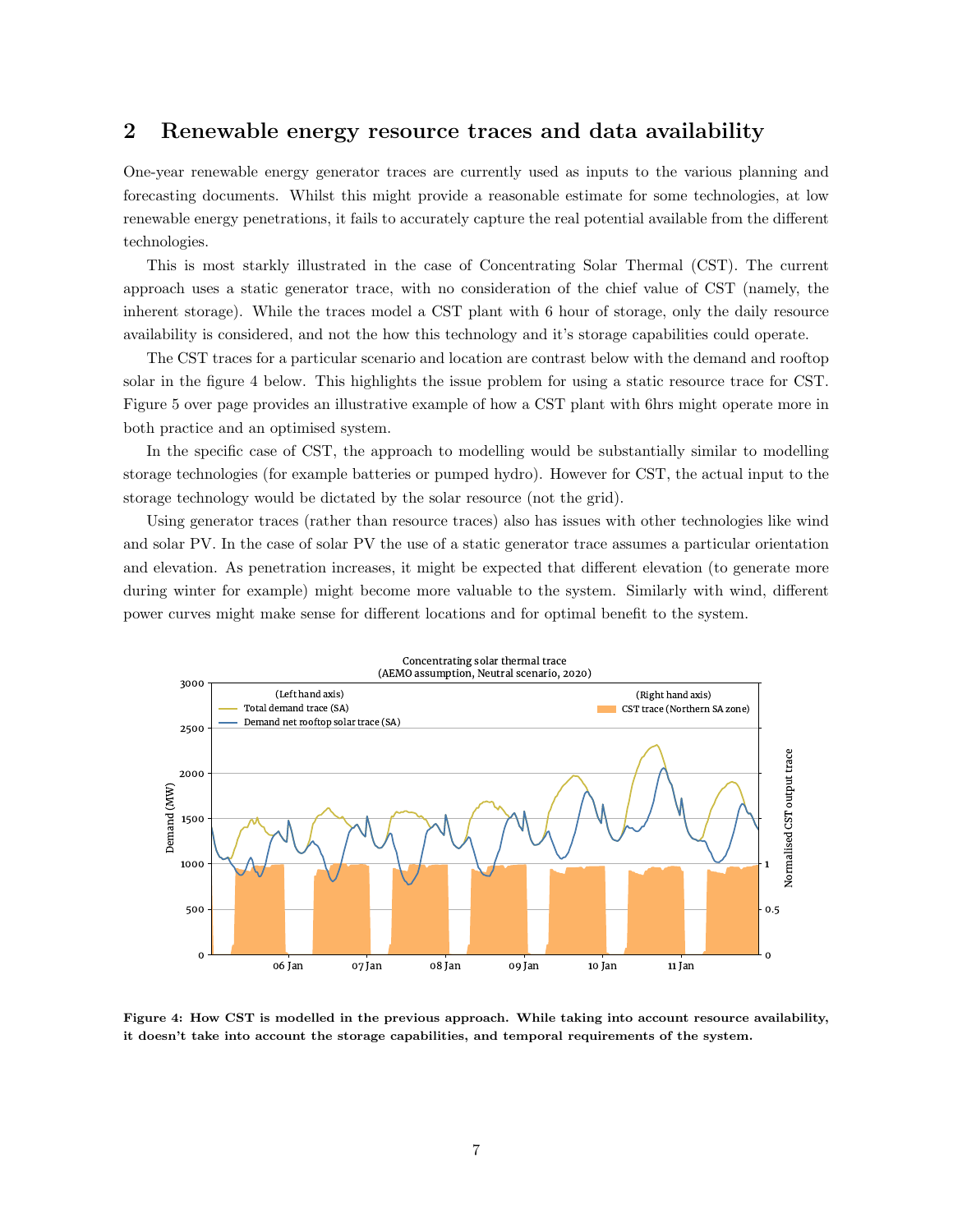<span id="page-7-0"></span>

Figure 5: Stylised illustration of how CST might optimal be dispatched in the particular time period and scenario selected (this is not an optimised result). The energy delivered remains the same as in the previous figure.

#### Data availability

There are many well established benefits to increasing transparency and providing both open access data and using open source models. Openly available data and models facilitate higher quality science, greater productivity through less duplicated effort, and a more effective science-policy boundary<sup>[9](#page-7-1)</sup>. On the flip side, black-box simulations can-not be verified, discussed or challenged, which is problematic for science, bad for the public and spreads distrust<sup>[10](#page-7-2)</sup>.

AEMO has an excellent track record of providing access to electricity market data, and is to be commended for this. Future analysis should continue in the this tradition and endeavour to make even more of the data (and modelling) open access or open source.

In particular it would be desirable to the full set of inputs (for example demand traces for particular scenarios), or assumed traces for electric vehicle charging to be made available in future releases.

<span id="page-7-1"></span><sup>9</sup>Pfenninger, S., DeCarolis, J., Hirth, L., Quoilin, S. & Staffell, I. The importance of open data and software: Is energy research lagging behind? Energy Policy 101, 211–215 (2017).

<span id="page-7-2"></span><sup>&</sup>lt;sup>10</sup>Pfenninger, S. *Energy scientists must show their workings*. **Nature** 542, 393-393 (2017)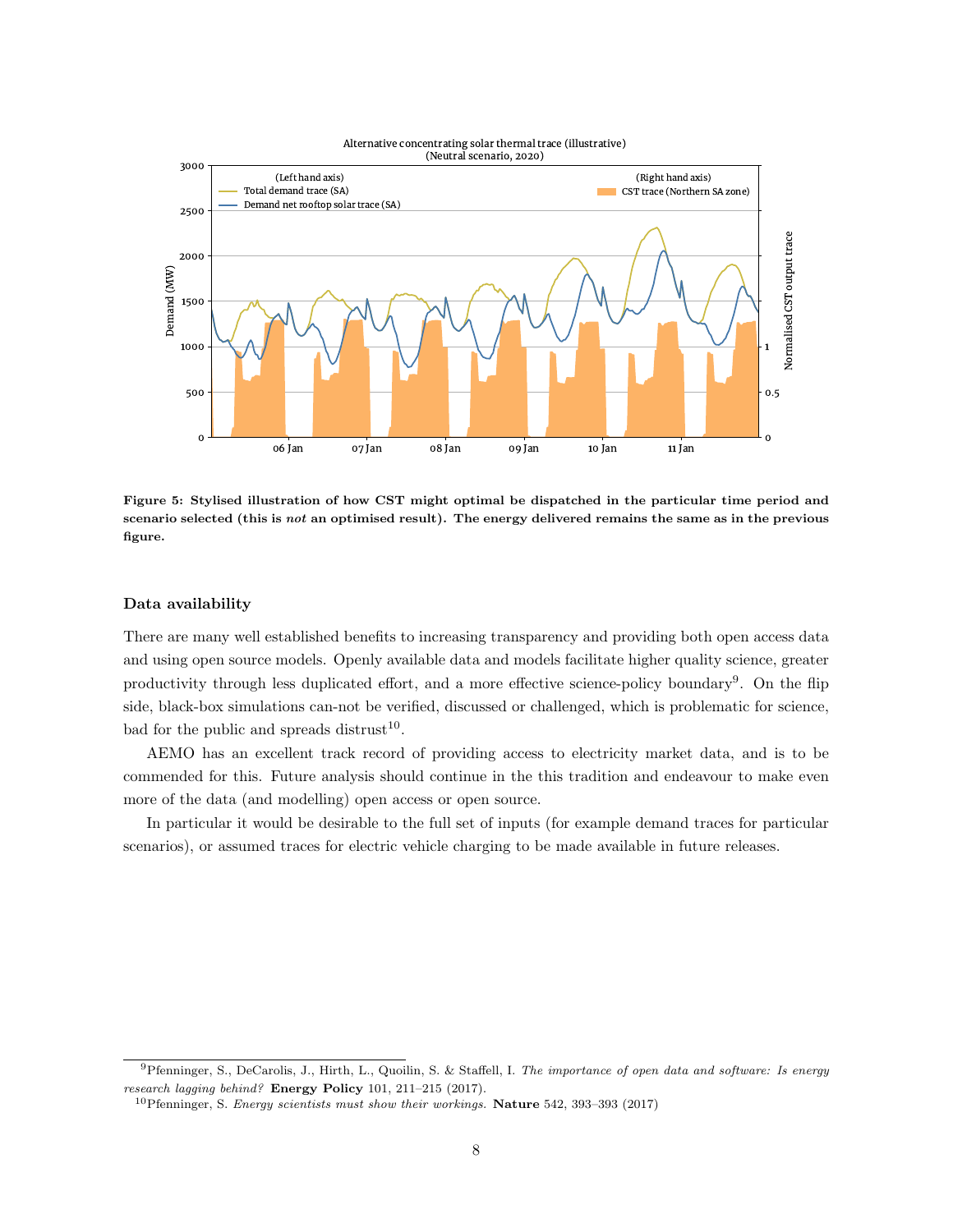### Addendum: Paris Agreement compatible carbon prices

In 2018 the Intergovernmental Panel on Climate Change (IPCC) prepared a special report on the impacts of global warming of 1.5◦C above pre-industrial levels and related global greenhouse gas emission path-ways<sup>[11](#page-8-0)</sup>. This was prepared in response to an request contained in the Decision of the 21st Conference of Parties of the UNFCCC Change to adopt the Paris Agreement and includes comparison between global warming of 1.5℃ and 2 °C above pre-industrial levels.

This report draws on mitigation pathways that were developed with detailed process-based integrated assessment models (IAMs). These models cover all sectors and regions over the 21st century to describe an internally consistent and calibrated (to historical trends) way to get from current developments to meeting long-term climate targets (such as 1.5◦C).

In recent years there have been a large range of new studies that use different IAM that explore scenarios consistent with the Paris Agreement. These are more stringent than the lowest scenarios that were considered in the previous assessment reports that limit warming below 2◦C (for example the IPCC's 5th Assessment Report, AR5) . For the IPCC special report a large number of these scenarios were collected in a scenario database.

Mitigation pathways were classified into classes that either kept surface temperature increases below a given threshold throughout the 21st century or returned to a value below 1.5◦C above pre-industrial levels at some point before 2100 after temporarily exceeding that level earlier – referred to as an "overshoot". Both groups were further separated based on the probability of being below the threshold and the degree of overshoot, respectively. These are shown in the table below<sup>[12](#page-8-1)</sup>.

<span id="page-8-2"></span>

| Pathway group                            | <b>Pathway Class</b>   | Pathway Selection Criteria and Description                                                                                                                                                                                       | Number of<br><b>Scenarios</b> | Number of<br><b>Scenarios</b> |
|------------------------------------------|------------------------|----------------------------------------------------------------------------------------------------------------------------------------------------------------------------------------------------------------------------------|-------------------------------|-------------------------------|
| $1.5^{\circ}$ C or<br>1.5°C-consistent** | Below-1.5°C            | Pathways limiting peak warming to below 1.5°C during the entire 21st century<br>with 50-66% likelihood*                                                                                                                          | 9                             |                               |
|                                          | $1.5^{\circ}$ C-low-OS | Pathways limiting median warming to below 1.5°C in 2100 and with a<br>50-67% probability of temporarily overshooting that level earlier, generally<br>implying less than 0.1°C higher peak warming than Below-1.5°C pathways     | 44                            | 90                            |
|                                          | 1.5°C-high-OS          | Pathways limiting median warming to below 1.5°C in 2100 and with a greater<br>than 67% probability of temporarily overshooting that level earlier, generally<br>implying 0.1-0.4°C higher peak warming than Below-1.5°C pathways | 37                            |                               |
| 2°C or<br>2°C-consistent                 | Lower-2°C              | Pathways limiting peak warming to below 2°C during the entire 21st century<br>with greater than 66% likelihood                                                                                                                   | 74                            | 132                           |
|                                          | Higher-2°C             | Pathways assessed to keep peak warming to below 2°C during the entire<br>21 st century with 50-66% likelihood                                                                                                                    | 58                            |                               |

Figure 6: Pathway classification used for IPCC scenario database [source: IPCC (2018)]

<span id="page-8-0"></span><sup>&</sup>lt;sup>11</sup>IPCC, 2018: Global warming of 1.5℃. An IPCC Special Report on the impacts of global warming of 1.5°C above preindustrial levels and related global greenhouse gas emission pathways, in the context of strengthening the global response to the threat of climate change, sustainable development, and efforts to eradicate poverty [V. Masson-Delmotte, P. Zhai, H. O. Pörtner, D. Roberts, J. Skea, P.R. Shukla, A. Pirani, W. Moufouma-Okia, C. Péan, R. Pidcock, S. Connors, J. B. R. Matthews, Y. Chen, X. Zhou, M. I. Gomis, E. Lonnoy, T. Maycock, M. Tignor, T. Waterfield (eds.)]. In Press.

<span id="page-8-1"></span> $12$ ibid. Chapter 2, Table 2.1, page 100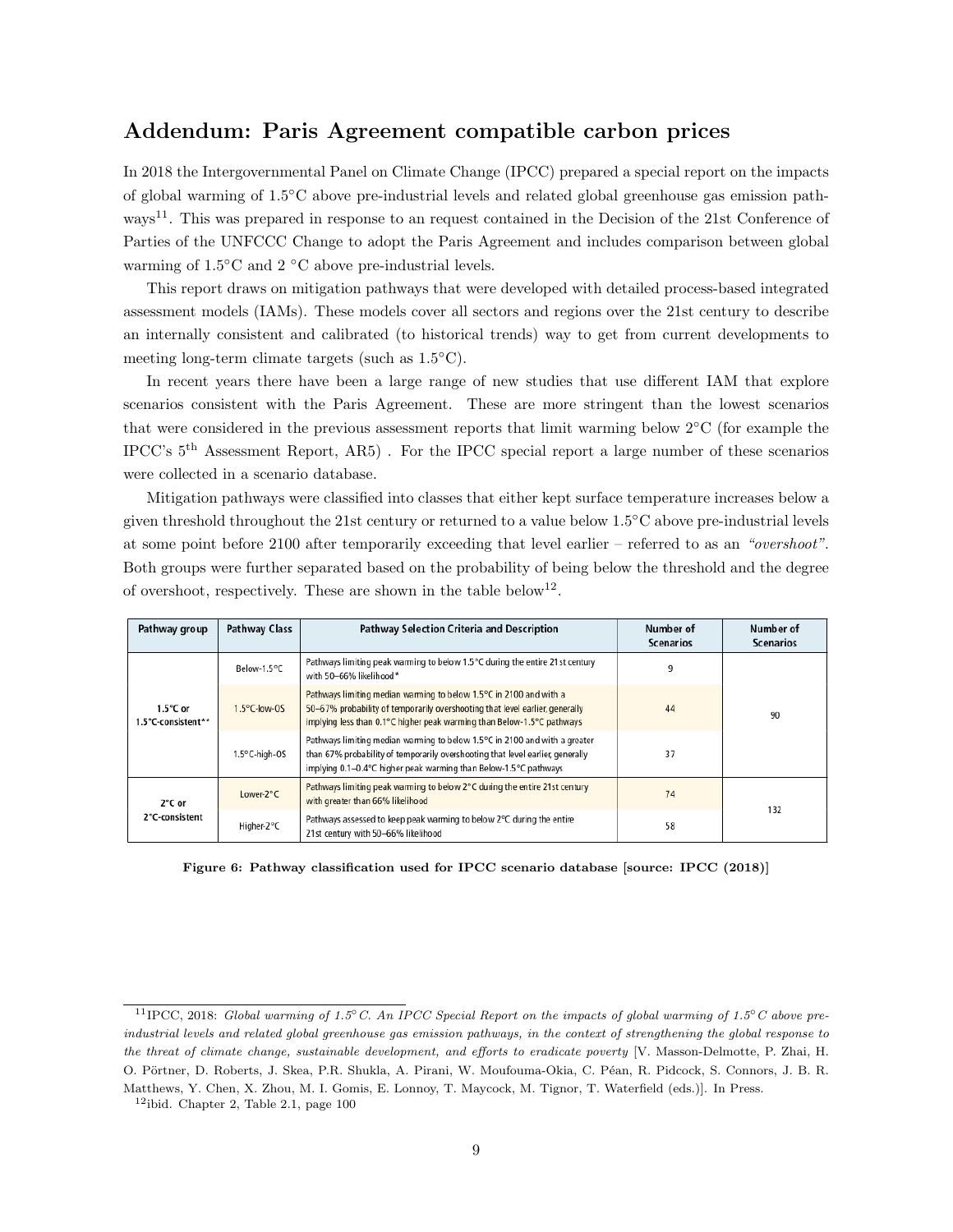As previously mentioned (section 1, page 2), for the Climate Change Authority's special review on electricity, an emissions constraint was set at a level consistent with Australia's contribution to a likely chance (two-thirds) of limiting global average warming to no more than 2◦C. For this, the CCA chose the median carbon price associated with an atmospheric concentration of 450ppm carbon dioxide equivalent observed in the database of global carbon prices in the IPCC's the 5th assessment report, (AR5). Specifically, the median values from the analysis were converted from US dollars to Australian dollars and inflated to 2015 dollars. Uniform growth rates were calculated to interpolate the carbon price between 2020, 2030 and 2050.

A similar approach could be used for based on the data in the 1.5◦C Special Report (SR1.5) database. The median price (in US dollars) across the Paris Agreement consistent pathway groups described in Figure [6](#page-8-2) on the previous page are show in the table below. The two figures (Figure [7](#page-9-0) and [8](#page-10-0) show the carbon price range in the pathway classes with in each pathway group, and the median.

<span id="page-9-0"></span>

Figure 7: Carbon price trajectories, ranges (50% quantile) and median the two pathway classes ('Lower  $2^{\circ}C'$  and 'Higher  $2^{\circ}C'$  in the  $2^{\circ}C$  pathway group. The median across the whole group is shown with a dashed line.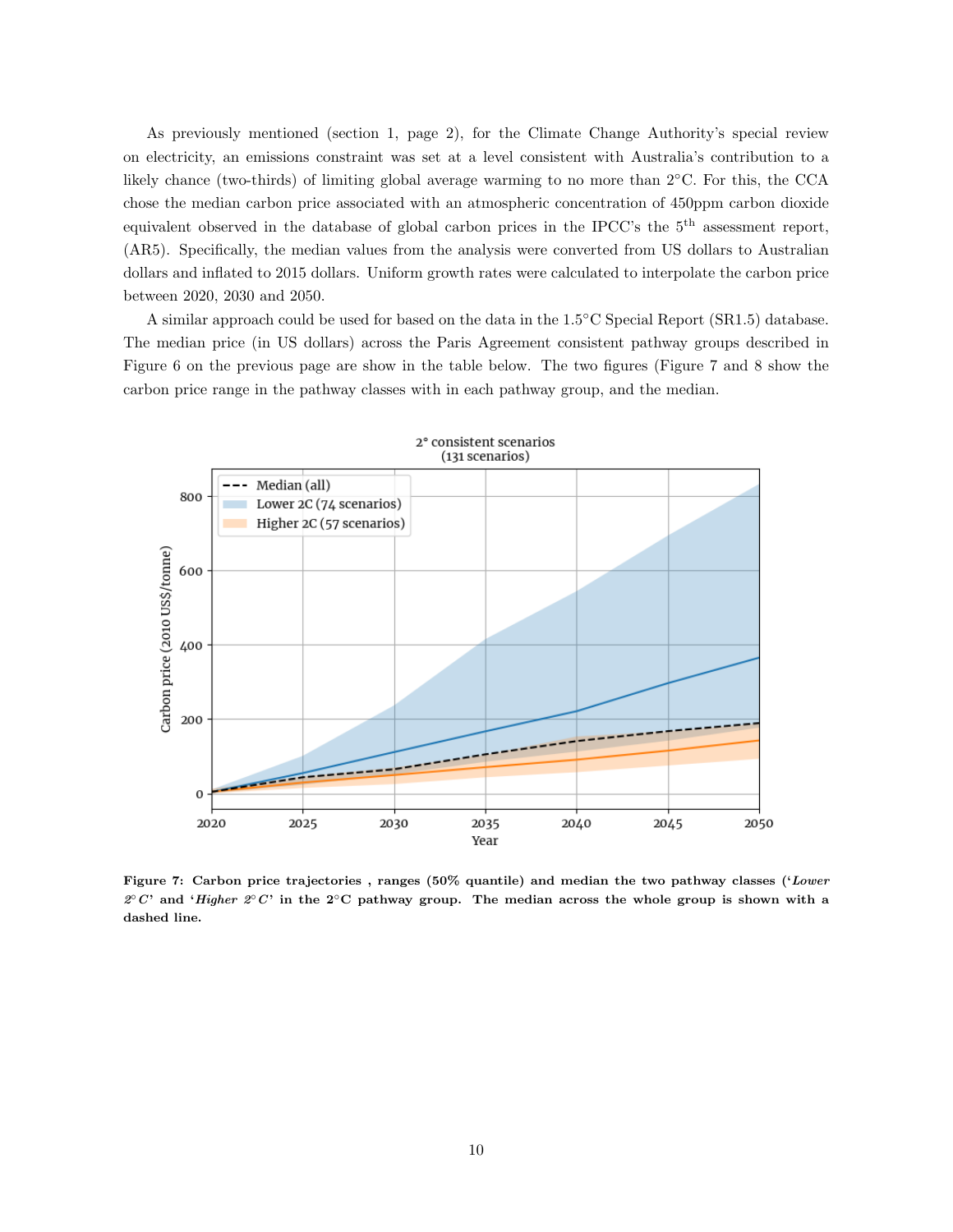<span id="page-10-0"></span>

Figure 8: Carbon price trajectories, ranges (50% quantile) and median for the two pathway classes ('1.5◦C high overshoot' and '1.5°C low overshoot' in the 1.5°pathway group. The median across the whole group is shown with a dashed line.

| Year | $2^{\circ}C$ | $1.5^{\circ}$ C |
|------|--------------|-----------------|
| 2020 | 4.13         | 3.11            |
| 2025 | 43.47        | 98.91           |
| 2030 | 64.97        | 179.18          |
| 2035 | 105.16       | 244.82          |
| 2040 | 140.80       | 316.31          |
| 2045 | 167.58       | 402.08          |
| 2050 | 189.22       | 479.44          |

Table 3: The median carbon price (in US dollars per tonne) across the Paris Agreement consistent 1.5°and 2 ◦pathway groups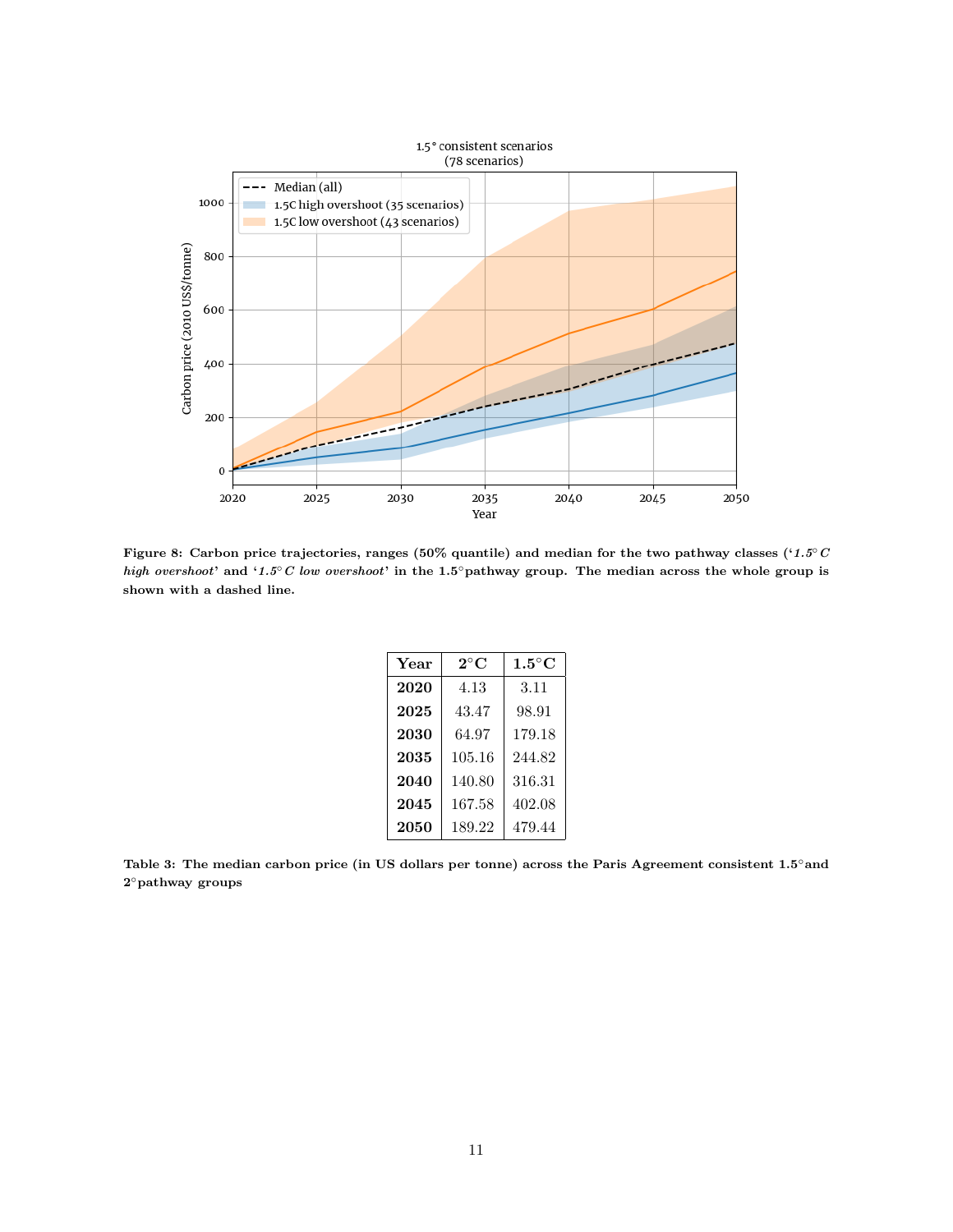# Appendix



Figure 9: This figure illustrates the latest emissions projection from the Department of the Environment. On current projections, the 10.1Mt emissions budget determined by the CCA would be exhausted in 2031. Trajectories based on the current ALP and Coalition commitments and also consistent with the 10.1Mt budget are also illustrated.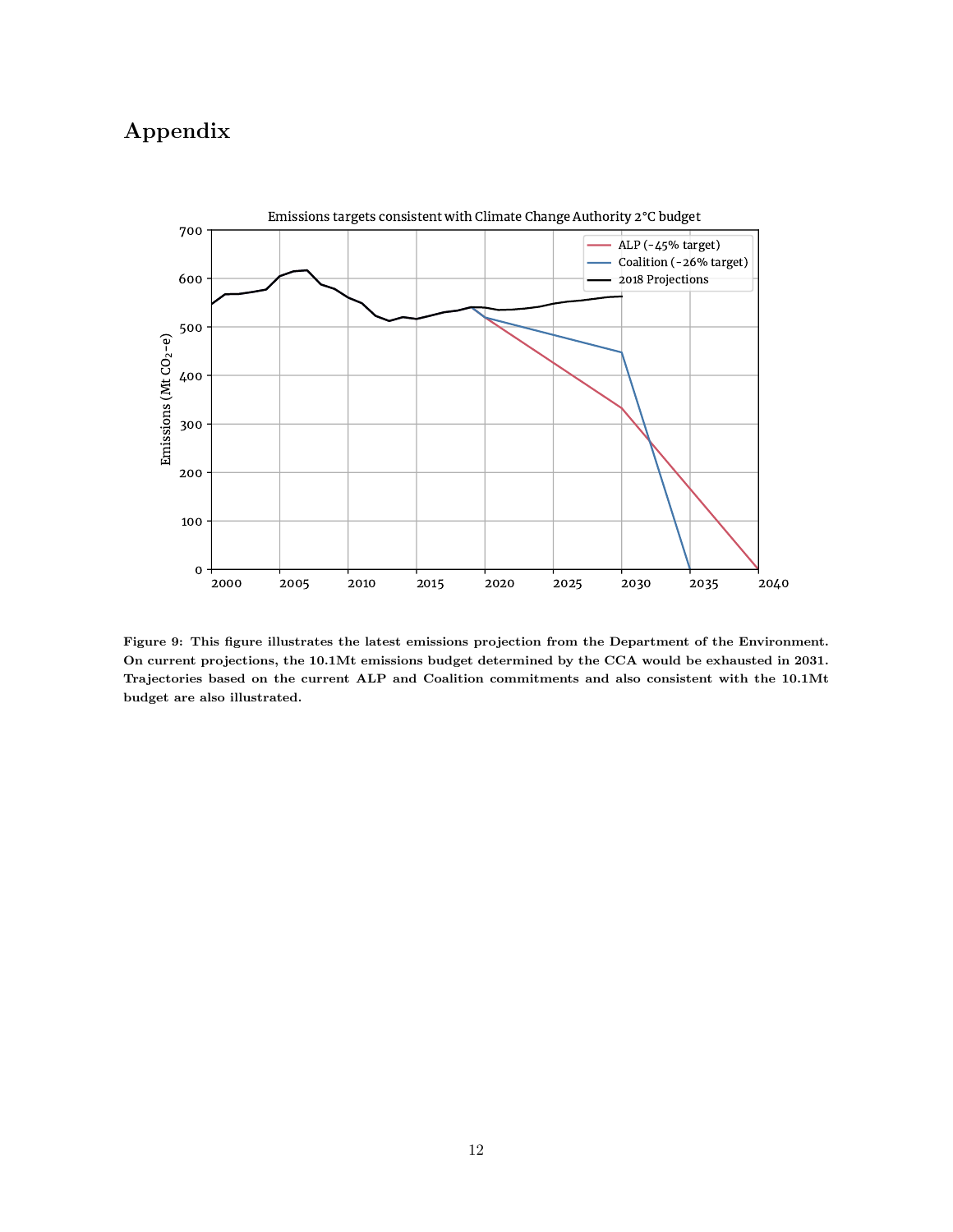## Appendix: 1.5◦C update

On Wednesday, 3 April 2019 Professor Garnaut delivered the first of several lectures, as part of an update to his previous works on climate policy in Australia, at the University of Melbourne<sup>[13](#page-12-0)</sup>. As part of this seminar, he presented an update to both the international emissions budget, and the Australian emissions budget. Figure [10](#page-12-1) shows the change in change in trajectory between 2010 and 2017, for the global 1.5◦C and 2  $\degree$ C budgets respectively. Figure [11](#page-13-0) shows the change in the Australian budget for the 1.5 $\degree$ C, derived using the same approach used by the Climate Change Authority, when the aforementioned 10.1 MT budget was derived.

<span id="page-12-1"></span>

Figure 10: Change to international emissions trajectories between 2010 and 2017, for the 1.5◦C and 2◦C budgets[source: Garnaut (2019)]

<span id="page-12-0"></span><sup>&</sup>lt;sup>13</sup>Professor Ross Garnaut (2019), Lecture Series - Lecture 1: Exorcising the Diabolical Policy Problem, Energy Transition Hub and University of Melbourne , Wednesday, 3 April 2019 - 6:30pm to 7:30pm, Public Seminar